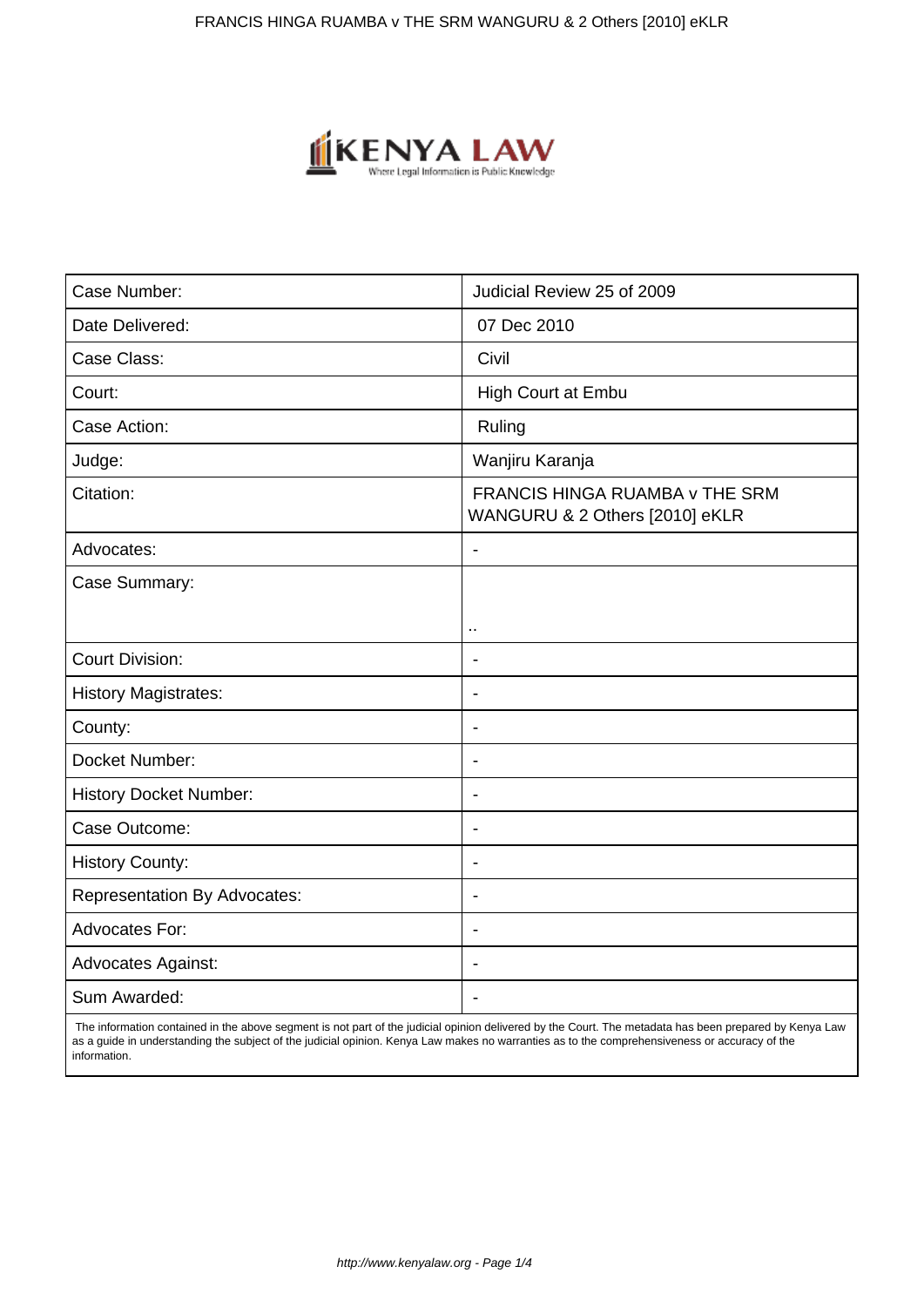## **REPUBLIC OF KENYA**

### **IN THE HIGH COURT OF KENYA**

### **AT EMBU**

#### **JUDICIAL REVIEW NO. 25 OF 2009**

**FRANCIS HINGA RUAMBA…………...…………...................................................................................................... ......………APPLICANT**

#### **VERSUS**

**THE SRM WANGURU…….……………...............................................................................................................…...**

**……... 1ST RESPONDENT**

**THE CO-OPERATIVE**

**TRIBUNAL……………..................................................................................................................……2ND**

**RESPODENT**

 **MWEA RICE GROWERS MULTI-**

**PURPOSE CO-OP. SOCIETY LTD…**

**….....................................................................................................................….…INTERESTED PARTY**

## **R U L I N G**

 One Francis Hinga Ruamba who is the Applicant herein has moved this court under Section 65 of the now repealed Constitution of Kenya. Section 65 deals with the supervisory jurisdiction and protection of fundamental rights and freedoms of the individual. For enforcement of any such rights, the court has to be moved in the manner provided for under Section 2 of the so called Gicheru Rules. This Rule provides as hereunder:-

**"Unless a matter is specifically provided for under Section 67 or Section 84 of the Constitution or any other law, a party who wishes to invoke the jurisdiction of the High Court**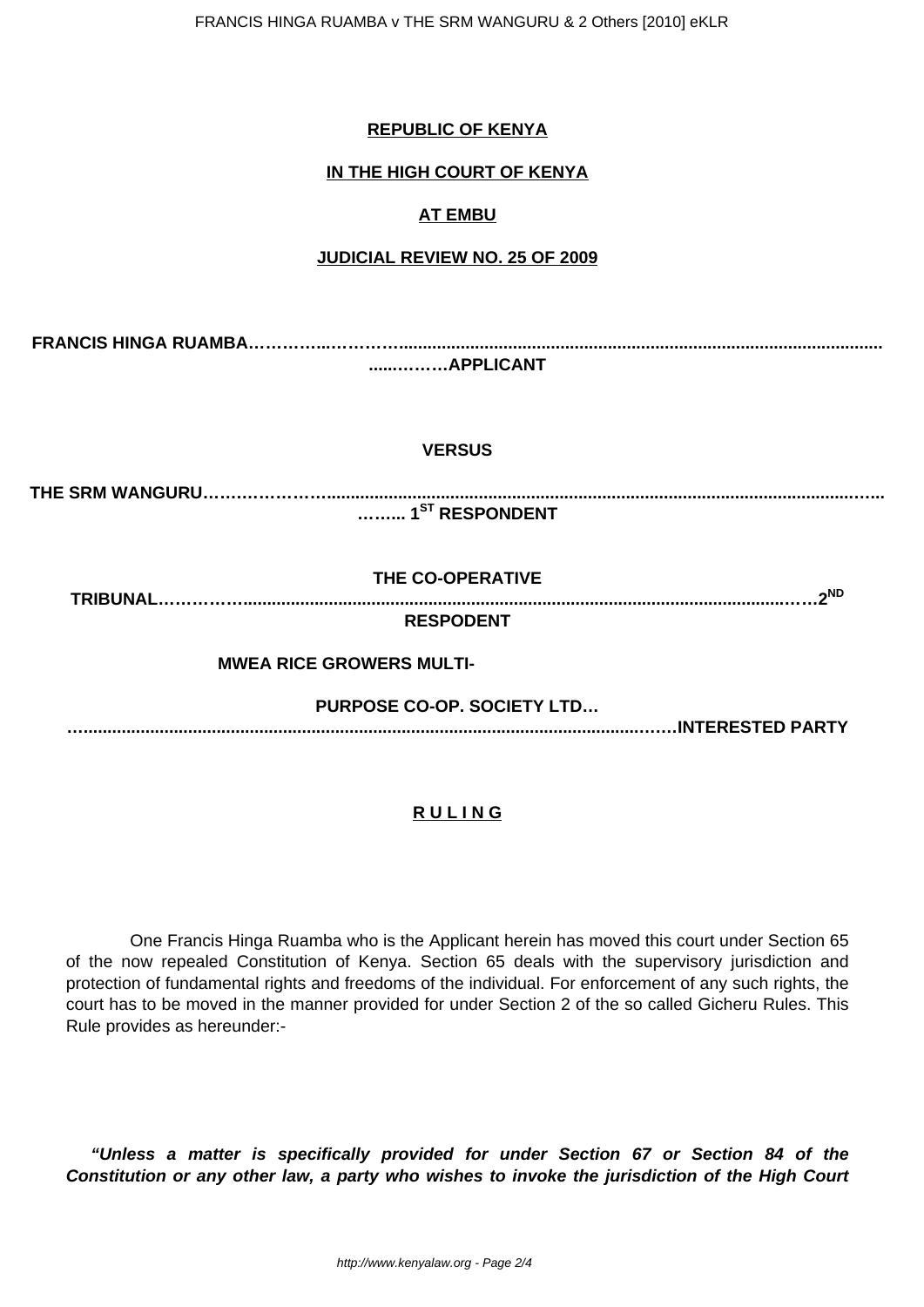#### **under Section 65 of the Constitution shall do so by way of originating notice of motion."**

This rule clearly and in mandatory terms stipulates the manner in which the court must be moved. It has to be by way of originating notice of motion. In as far as this matter has been brought by way of chamber summons; it is irredeemably and incurably defective. The same should on that account alone be dismissed.

Rule 3 also clearly and in mandatory terms commands a party moving the court under Section 65 to set out the motion as demonstrated in Form A of the Schedule to those Rules. The said Form A also refers to originating notice of motion and not chamber summons. The motion being one filed by a qualified counsel should comply with the format and other requirements as set out in the constitution. It does not. The Rules cited i.e. Rules 20 and 21 are irrelevant as they deal with applications premised on Rules 11 and 12 which deal with Section 70 – 83 of the Constitution and not Section 65.

 I have nonetheless carefully perused the Application and noted the contents of the rival Affidavits and the submissions filed by counsel for the parties herein. I wish to point out that the Affidavit dated 25<sup>th</sup> May 2009 sworn by Pius Njogu Kathuri which was filed in court on 28<sup>th</sup> May 2009 was properly commissioned contrary to the submission of counsel for the Applicant. I do agree with counsel that an affidavit must be commissioned by a commissioner of oaths and not by a firm of advocates. The rubber stamp of Munene Muriuki the Advocates clearly shows that they are also commissioners for oaths. I do not see where counsel for the applicant was going with that submission.

On the substantive aspect of the Application, I largely agree with counsel for the interested party. The Applicant appears to have been aggrieved by the decision of the magistrate to proceed with the matter exparte. The proceedings of the court on the date the judgment was entered have not been annexed and I am in the circumstances unable to see if there was any affidavit of service or what advised the magistrate to make the finding that counsel for the Applicant had been duly served.

 Be that as it may, my considered view is that the applicant herein was aggrieved by the entry of the ex-parte judgment. This was done by the trial magistrate and the tribunal in accordance to the Rules of Civil Procedure which clearly allows for entry of such judgments. In entering the judgment the magistrate acted within his jurisdiction and discretion. That does not call for this courts supervision. That does not indeed give rise to a constitutional violation of any kind which would require the Appellant to move this court under Section 65 of the repealed constitution.